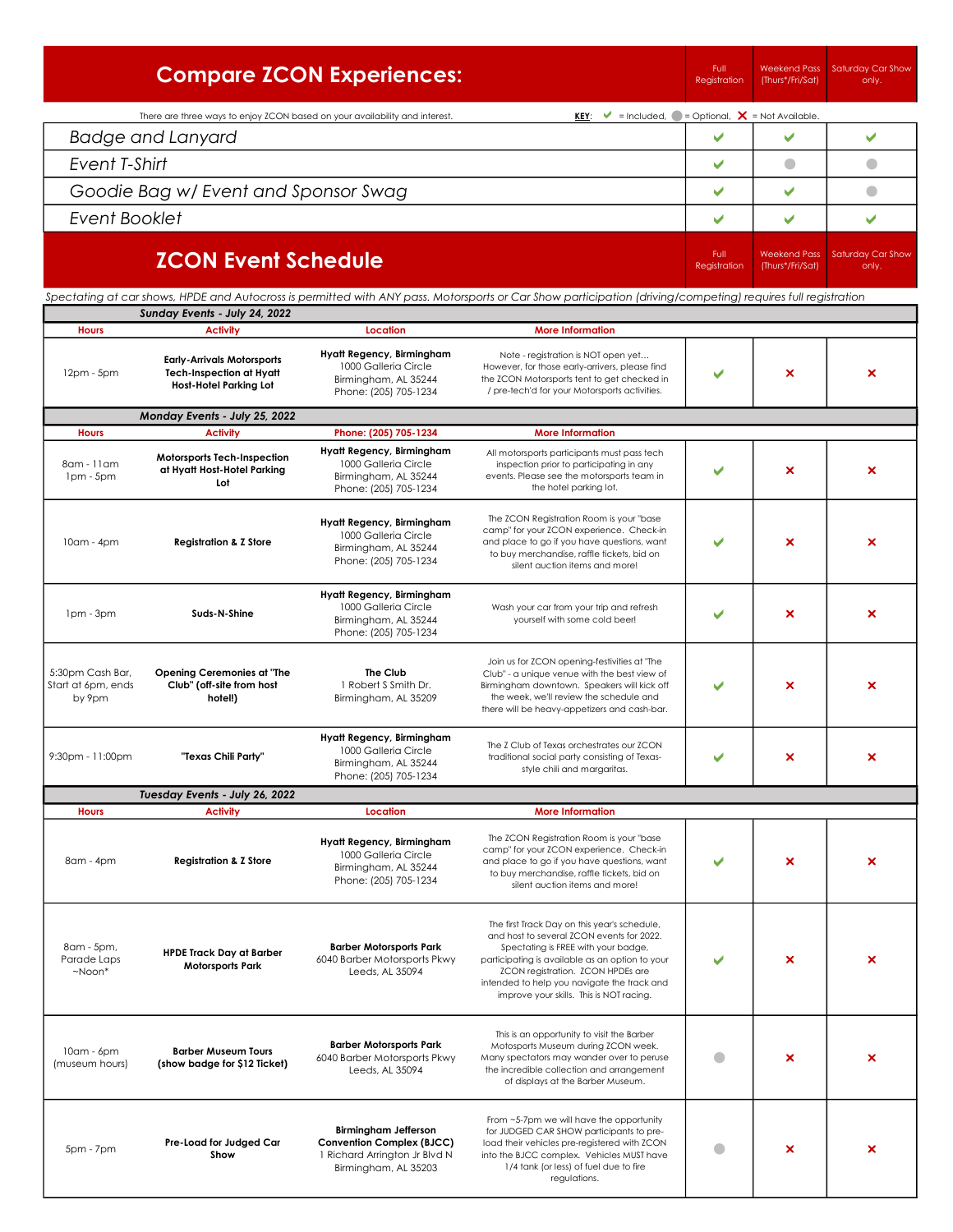| 7:30pm<br>Arrivals/Check-in,<br>Karting 8pm-10pm                                 | Autobahn Karting<br>Competition                                                                              | Autobahn Indoor Speedway<br>5960 Greenwood Pkwy<br>Bessemer, AL 35022                                                    | This full-registration optional event is being<br>held at the indoor Autobahn venue. ZCON<br>time-keepers will be keeping tabs on the<br>action and there will be some awards at<br>closing banquet.                                                                        |   | × | × |
|----------------------------------------------------------------------------------|--------------------------------------------------------------------------------------------------------------|--------------------------------------------------------------------------------------------------------------------------|-----------------------------------------------------------------------------------------------------------------------------------------------------------------------------------------------------------------------------------------------------------------------------|---|---|---|
| 8:00pm Judges<br>Meeting<br>8:30 Judging Tips                                    | <b>ZCCA Judges Meeting at</b><br>8:00pm (30 minutes), 8:30pm-<br>9:00pm judging overview for<br>participants | Hyatt Regency, Birmingham<br>1000 Galleria Circle<br>Birmingham, AL 35244<br>Phone: (205) 705-1234                       | Judges coordination meeting 8-8:30pm.<br>8:30pm-9:00pm judging rules/process<br>overview for those interested in tips.                                                                                                                                                      | a | × | × |
|                                                                                  | Wednesday Events - July 27, 2022<br><b>Activity</b>                                                          |                                                                                                                          | <b>More Information</b>                                                                                                                                                                                                                                                     |   |   |   |
| <b>Hours</b>                                                                     |                                                                                                              | Location                                                                                                                 |                                                                                                                                                                                                                                                                             |   |   |   |
| 8am - 11am                                                                       | <b>Registration &amp; Z Store</b>                                                                            | Hyatt Regency, Birmingham<br>1000 Galleria Circle<br>Birmingham, AL 35244<br>Phone: (205) 705-1234                       | The ZCON Registration Room is your "base<br>camp" for your ZCON experience. Check-in<br>and place to go if you have questions, want<br>to buy merchandise, raffle tickets, bid on<br>silent auction items and more!                                                         |   | x | × |
| 8am - 11am                                                                       | Motorsports Tech-Inspection<br>at Hyatt Host-Hotel Parking<br>Lot                                            | Hyatt Regency, Birmingham<br>1000 Galleria Circle<br>Birmingham, AL 35244<br>Phone: (205) 705-1234                       | If you are registered for Motorsports events,<br>please find the ZCON Motorsports tent to get<br>checked in / pre-tech'd for your Motorsports<br>activities.<br>Please note: Any judged car show<br>participants can be teched at the car show.                             |   | × | × |
| 8am, 9:30am<br>"Towels-Down",<br>Show from 10am -<br>3pm                         | <b>ZCCA Judged Car Show</b><br>Competition                                                                   | <b>Birmingham Jefferson</b><br><b>Convention Complex (BJCC)</b><br>1 Richard Arrington Jr Blvd N<br>Birmingham, AL 35203 | ZCCA's judged Z car show competition.<br>Food concessions will be onsite. Please read<br>ZCCA Judging Rules to understand classes<br>and judging rules. Stop by some of the<br>participating sponsor booths as well!                                                        | a | × | × |
| <b>Buses depart at</b><br>6:30pm, Social<br>Event 7pm-10pm,<br>Buses return 10pm | Hump DaZe Social Event at<br><b>Cahaba Brewing</b>                                                           | Cahaba Brewing Co.<br>4500 5th Ave S Building C<br>Birmingham, AL 35222                                                  | This has become a ZCON-tradition over the<br>past few years and 2022 will carry it forward!<br>There will be transportation offered for those<br>signed up for the event to and from Cahaba<br>Brewing Co. Drink tickets and food voucher<br>are included in the event fee. | O | × | × |
|                                                                                  | Thursday Events - July 28, 2022                                                                              |                                                                                                                          |                                                                                                                                                                                                                                                                             |   |   |   |
| <b>Hours</b>                                                                     | <b>Activity</b>                                                                                              | Location                                                                                                                 | <b>More Information</b>                                                                                                                                                                                                                                                     |   |   |   |
| 8am-3pm                                                                          | <b>Registration &amp; Z Store</b>                                                                            | Hyatt Regency, Birmingham<br>1000 Galleria Circle<br>Birmingham, AL 35244<br>Phone: (205) 705-1234                       | The ZCON Registration Room is your "base<br>camp" for your ZCON experience. Check-in<br>and place to go if you have questions, want<br>to buy merchandise, raffle tickets, bid on<br>silent auction items and more!                                                         |   |   | × |
| 8am-3pm                                                                          | <b>Autocross @ Barber</b><br><b>Motorsports Park</b>                                                         | <b>Barber Motorsports Park</b><br>6040 Barber Motorsports Pkwy<br>Leeds, AL 35094                                        | Enjoy a fast-paced cone-track being<br>operated in conjunction with the local SCCA<br>to allow our guests more time at the wheel.                                                                                                                                           |   |   | x |
| 8am - 5pm                                                                        | <b>MidPond Drifting Event</b>                                                                                | <b>MidPond Raceway</b><br>6230 Co Rd 26<br>Columbiana, AL 35051                                                          | This karting-track turned drifting site is a small,<br>heavily curved track beloved by grassroots<br>drifters. This event is for drivers primarily as<br>the venue is limited for spectator parking.                                                                        | a | × | × |
| $10am - 6pm$<br>(museum hours)                                                   | <b>Barber Museum Tours (show</b><br>badge for \$12 Ticket)                                                   | <b>Barber Motorsports Park</b><br>6040 Barber Motorsports Pkwy<br>Leeds, AL 35094                                        | This is an opportunity to visit the Barber<br>Motosports Museum during ZCON week.<br>Many spectators may wander over to peruse<br>the incredible collection and arrangement<br>of displays at the Barber Museum.                                                            | a | × | × |
| $4pm - 5pm$                                                                      | <b>ZCCA Business Meeting</b>                                                                                 | Hyatt Regency, Birmingham<br>1000 Galleria Circle<br>Birmingham, AL 35244<br>Phone: (205) 705-1234                       | The yearly ZCCA Business Meeting                                                                                                                                                                                                                                            | a | × | × |
| $6$ pm -<br><b>Bar/Concessions</b><br>Movie 7pm-9pm                              | <b>ZCON Movie Night</b><br>at the historic<br>Alabama Theatre                                                | <b>Alabama Theatre</b><br>1817 3rd Ave N<br>Birmingham, AL 35203                                                         | Movie Popcorn & Candy concessions open<br>along with bar/beverages available. Movie<br>kicks off 7pm with special introductions.                                                                                                                                            | a | × | × |
|                                                                                  | Friday Events - July 29, 2022                                                                                |                                                                                                                          |                                                                                                                                                                                                                                                                             |   |   |   |
| <b>Hours</b>                                                                     | <b>Activity</b>                                                                                              | Location                                                                                                                 | <b>More Information</b>                                                                                                                                                                                                                                                     |   |   |   |
| 8am - 3pm                                                                        | <b>Registration &amp; Z Store</b>                                                                            | Hyatt Regency, Birmingham<br>1000 Galleria Circle<br>Birmingham, AL 35244<br>Phone: (205) 705-1234                       | The ZCON Registration Room is your "base<br>camp" for your ZCON experience. Check-in<br>and place to go if you have questions, want<br>to buy merchandise, raffle tickets, bid on<br>silent auction items and more!                                                         |   |   | × |
| All Day                                                                          | Scenic "Self-Drives"                                                                                         | <b>REGISTRATION ROOM FOR</b><br><b>ROUTES / INSTRUCTIONS.</b>                                                            | Several Routes available - this is not<br>GUIDED - there are several routes<br>available. See registration room for<br>routes to enjoy.                                                                                                                                     |   |   | × |